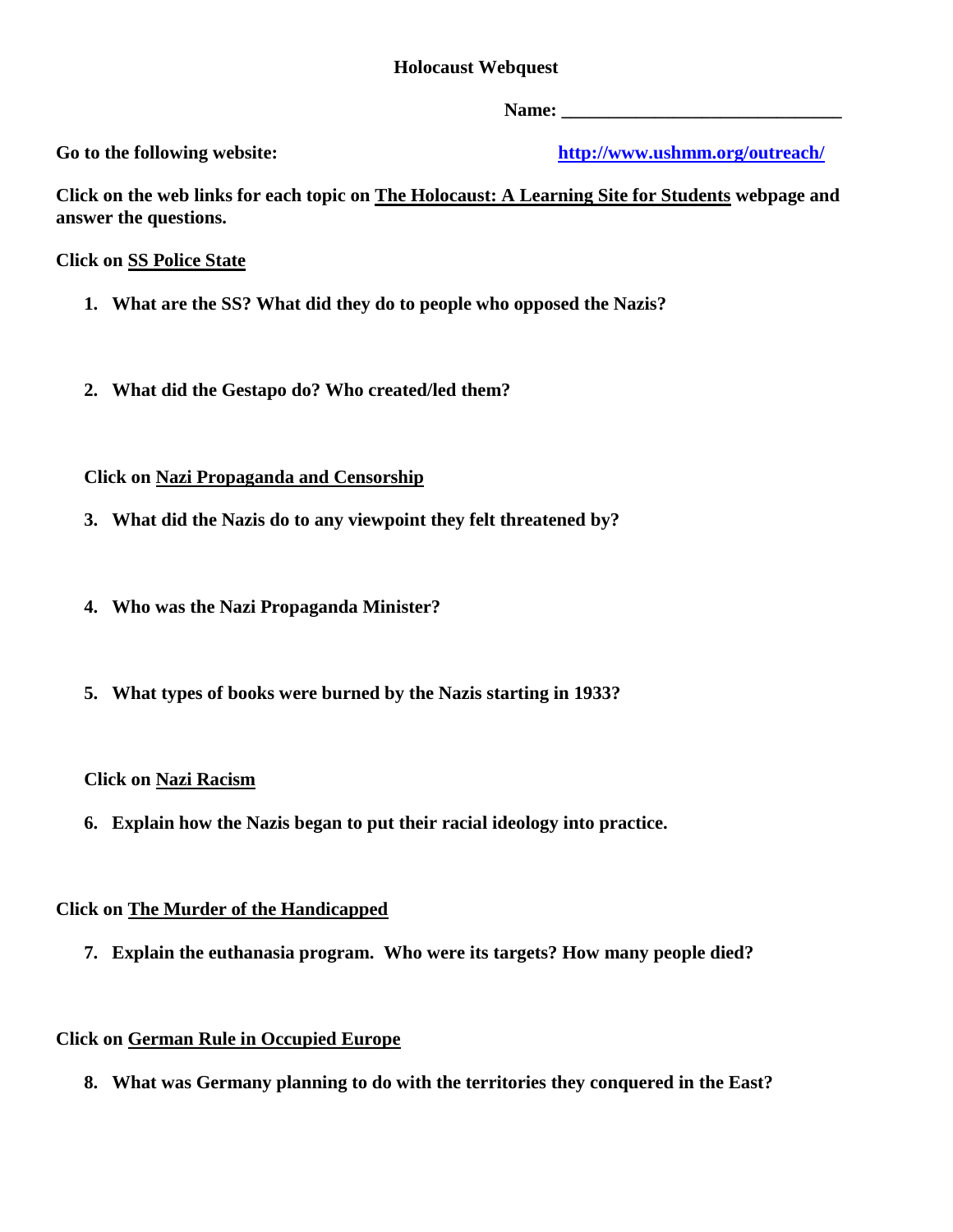- **9. How were people in Poland and other Eastern European countries treated compared to those in "Germanic" countries? Why?**
- **10. How were the Jews of Eastern and Western Europe different? What two European countries had the largest Jewish population just before World War II?**

## **Click on Antisemitism**

**11. What is Antisemitism? What problems have Jews been blamed for throughout history?** 

#### **Click on The Nuremberg Race Laws**

 **12. What did the Nuremberg Race Laws do?** 

## **Click on The Evian Conference**

**24. Why did America not let Jewish refugees into the United States during the 1930s?** 

## **Click on The "Final Solution"**

- **25. What was the "Final Solution"?**
- **26. List out the 6 extermination camps.**

#### **Click on The Mobile Killing Squads**

 **27. Who were the victims of the SS Special Action Squads? How did they kill their victims?** 

## **Click on The Wannsee Conference and the "Final Solution"**

 **28. What was said and planned by key Germans at the Wannsee Conference?** 

## **Click on At the Killing Centers**

- **29. What types of people were usually the first to die at a concentration camp?**
- **30. How did people profit from the corpses of the victims?**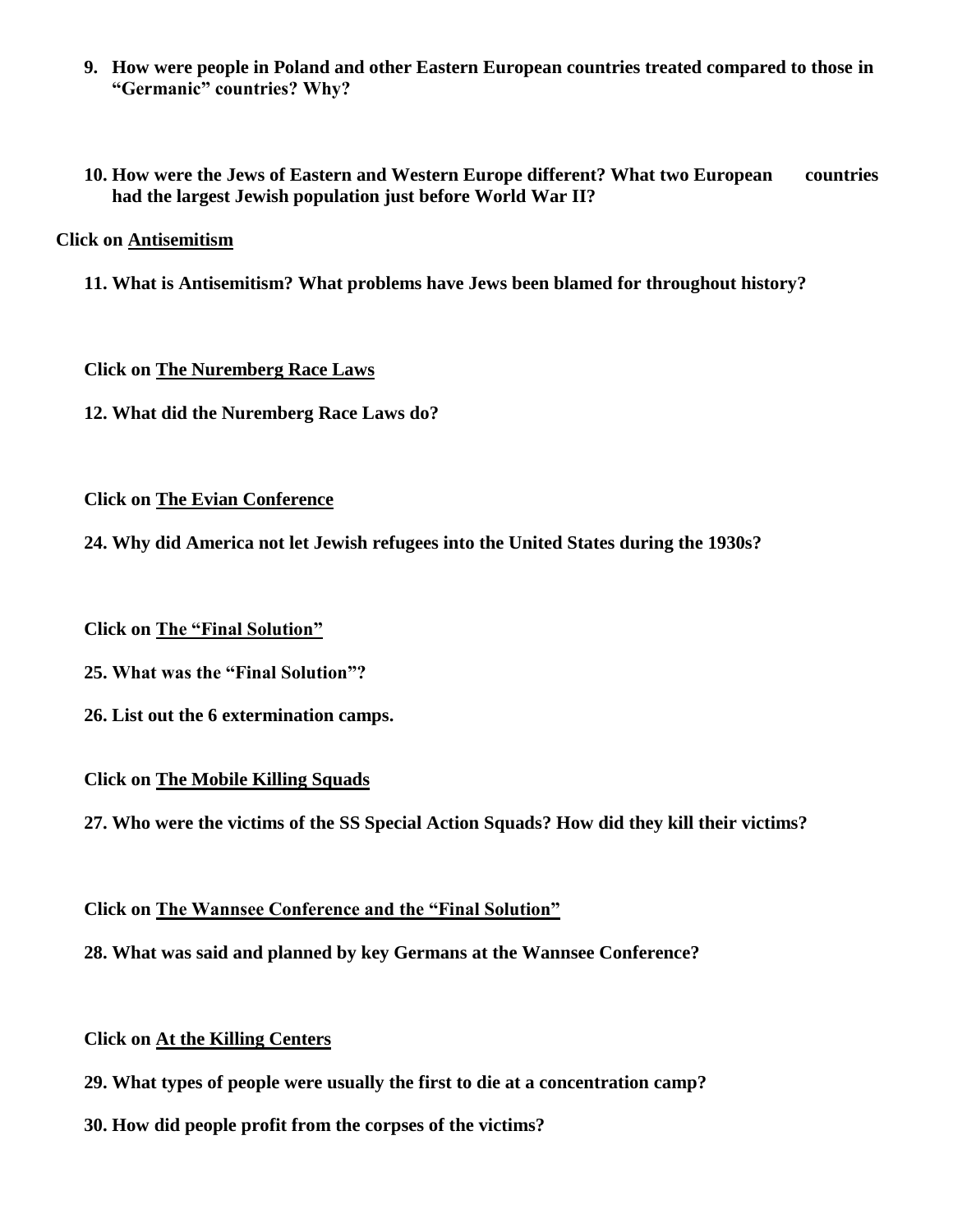# **Click on Deportations**

**31. Why was gas chosen as the preferred method to kill people?** 

 **Click on Auschwitz** 

- **32. Explain the importance of Auschwitz to the Nazis? How many people died at Auschwitz?**
- **33. What types of experiments did Dr. Josef Mengele perform on people? Who were his typical victims?**

**Click on Death Marches** 

**34. Why did the death marches happen?** 

 **Click on Liberation** 

**35. What happened to half of the survivors of Auschwitz within a few days of being freed?** 

**Click on The Survivors** 

**Click on The Survivors 36. How were Jewish survivors of the Holocaust treated after WWII, especially in Poland?** 

**37. What country was created in 1948? Why?** 

**Click on The Nuremberg Trials** 

**Click on The Nuremberg Trials 38. What were the Nuremberg Trials? What was their point?** 

**39. Did Nazis escape justice? Where did many flee?** 

 **Click on Rescue and Resistance**